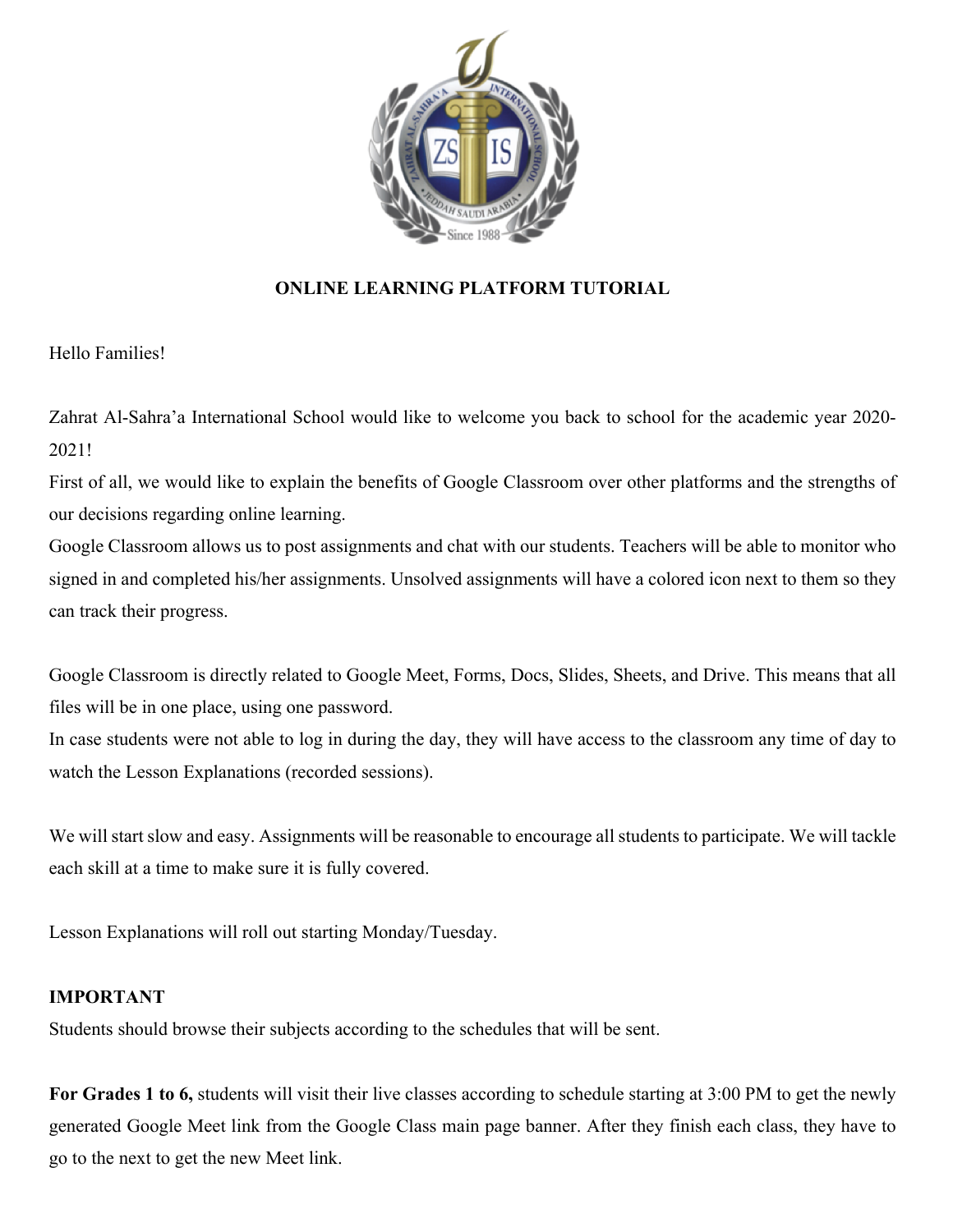

After their live sessions, they will have the chance to access their Lesson Explanations (recorded sessions). Each recorded session will be discussed live with the teacher on the next day's session.

Note that students are free to watch the Lesson Explanations right after the live sessions or keep them until the next morning. It is important to have them done any time before the new live sessions begin at 3:00 PM.

**For Grades 7 to 12,** students will visit their recorded classes according to schedule starting at 9:00 AM. After each recorded class, they will go to the Google Classroom main page banner to get the newly generated Google Meet link. After they finish each class, they have to go to the next to get the new recorded video, then the new Meet link.

Watching all Lesson Explanations, solving all times worksheets, and attending live sessions is mandatory and a record will be kept between the teacher and the administration.

We ask for your cooperation to help our children take this step seriously and ethically since our supervision will be limited to the data presented on our screen. Your basic responsibilities should be as the following:

- 1. Make sure that students are registered in all classes.
- 2. Make sure that students are reading, watching, or solving everything completely according to the due date.
- 3. Make sure that the students' work is their genuine work and not copied or being copied by others so that the process will be productive.
- 4. Make sure that the students abide by the schedule

### **STEPS TO START FOR STUDENTS:**

- 1. Go to classroom.google.com
- 2. Login using your school's email address: Your school's email is your Student ID followed by @zsi.sch.sa Your password is your ZSIS School System password.

### **Watch the following video for a detailed explanation:**

https://youtu.be/4YMPHm0I\_ag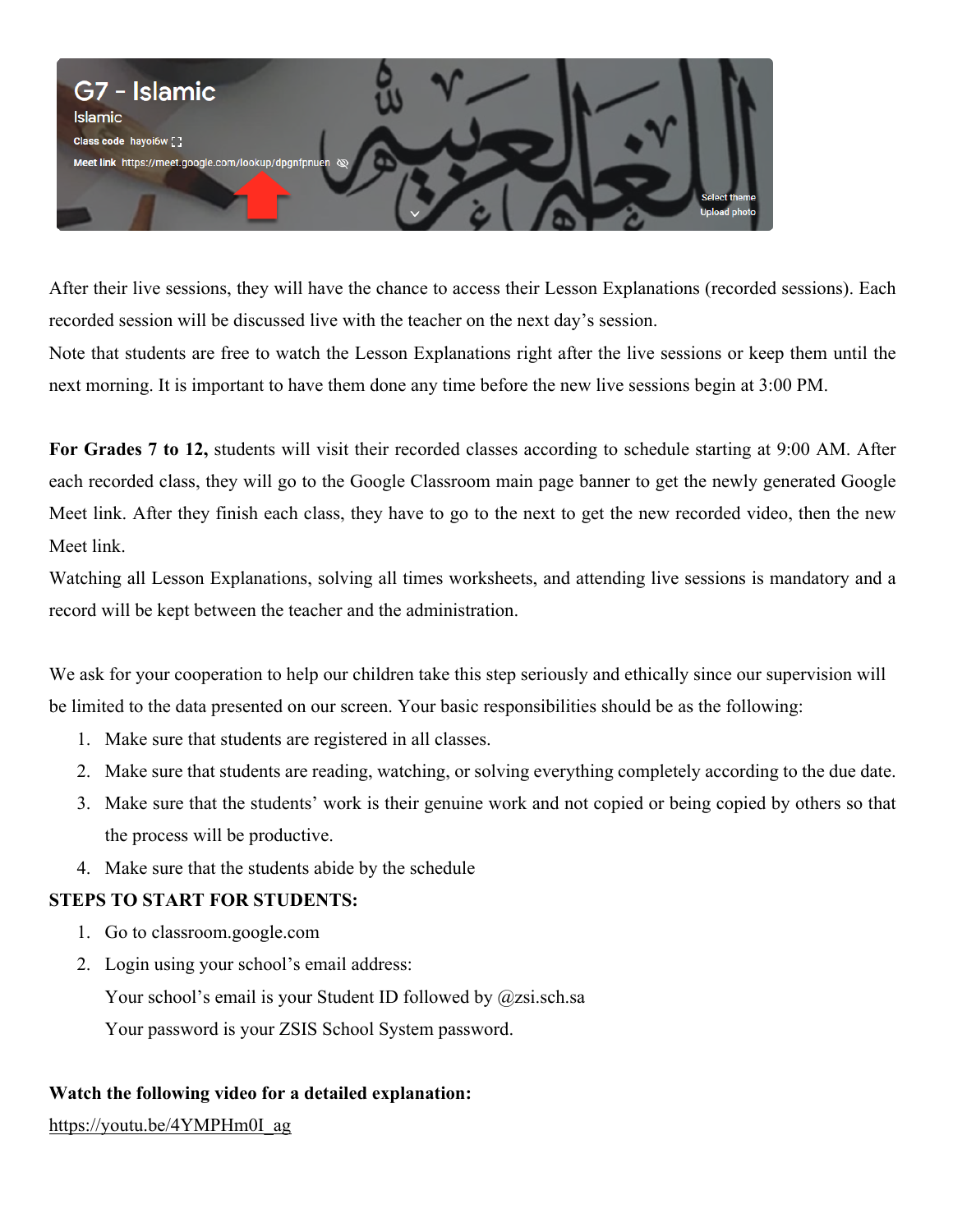## السادة أولياء الأمور،

بعد التحية،

نود إعلامكم أولا بأن شرح الدروس سيبدأ يوم الإثنين/الثلاثاء القادم.

اولا، نرغب بان نشرح لكم فوائد استخدام هذه المنصة مقارنة ببقية المنصات، ونقاط القوة التي وجدناها فيها لجودة التعليم عند بعد، فمنصة Google Classroomتمنحنا القدرة على تعيين الدروس، والتواصل الفوري مع الطلاب، كما يملك المدرسون القدرة على مراقبة حضور الطلاب، ومعرفة من قام منهم بإتمام المهام المحددة

ينعي امم Google Meet, Forms, Docs, Slides, Sheets, and Drive ب رشابم لكشب طبترم Google Classroom ان كل الملفات التي سيحتاجها الطالب موجودة بمكان واحد و باستخدام كلمة سر واحده.

إن لم يتمكن الطالب من الدخول إلى المنصة خلال التوقيت المحدد لأي سبب، فهُم يستطيعون الدخول في أي وقت لاحق ومشاهدة الدروس المسجلة.

سنبدأ عملنا على المنصة بأسلوب سهل، والمهام ستكون موضوعية لتشجيع جميع الطلاب على المشاركة، كما سنقوم بتناول المهارات بخطة مدروسة لضمان إتمامها

سنتبع الأسلوب نفسه مع اللغة العربية والإسلاميات، لكن الدروس سيتم مشاركتها عبر نظام المدرسة بالتعاون مع برنامج عين الخاص بوزارة التعليم

# هام جداً:

على الطلاب متابعة المواد حسب الجدول الذي سيتم ارساله لهم.

لطلاب الصف الأول حتى السادس، على الطلاب زيارة الصفحة الرئيسية للمادة حسب الجدول ابتداءً من الساعة الثالثة للحصول على الرابط الخاص ب Google Meet الموجود على لافتة الصف في الصفحة الرئيسية. بعد الانتهاء من الدرس، على الطلاب الذهاب إلى الصفحة الرئيسية للمادة التالية (حسب الجدول) للحصول على رابط ال Google Meet الجديد الخاص بالحصة الأخرى.